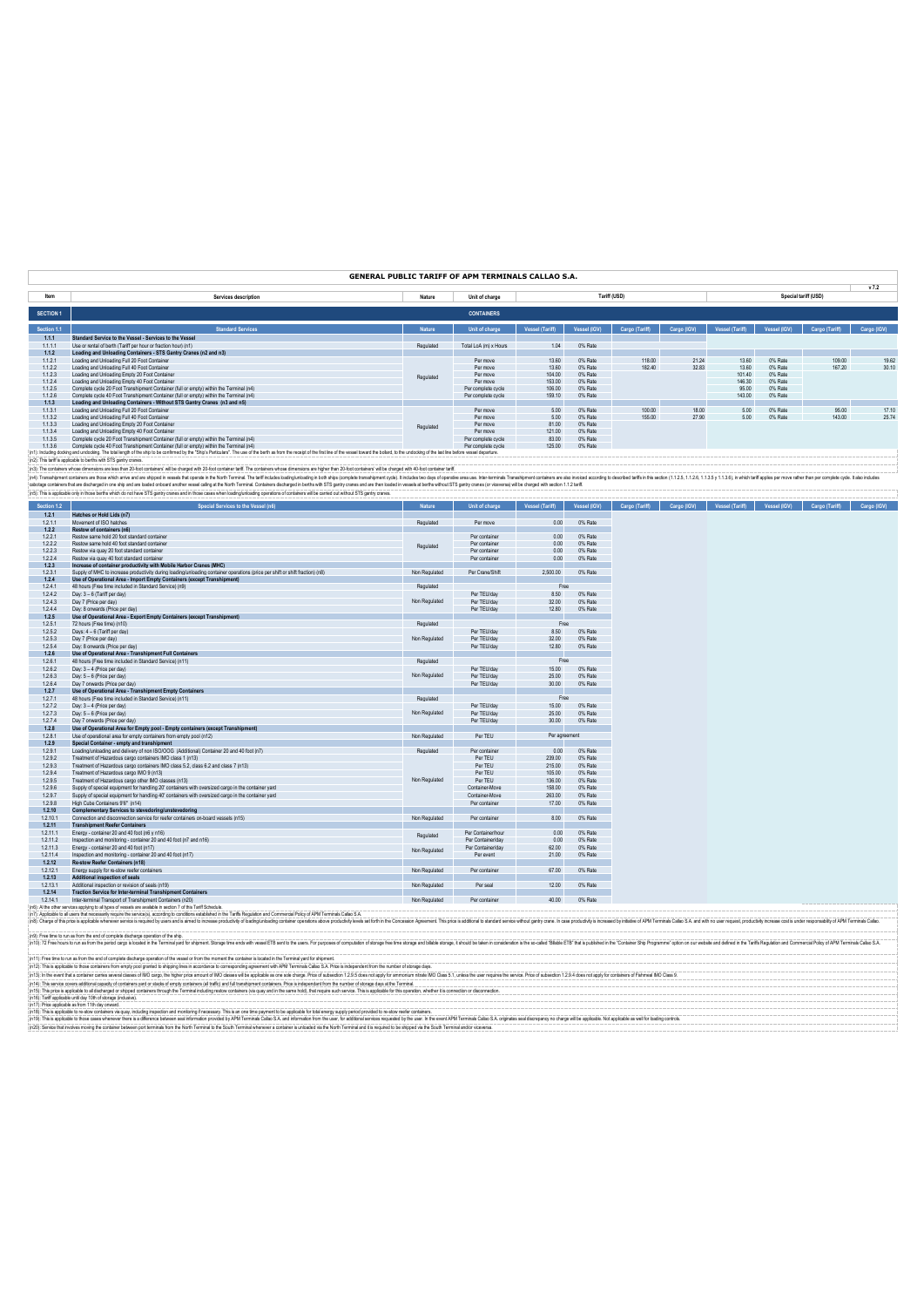| Section 1.3 | Special Service of Use of Operational Area (Port Terminal) - Services to the Cargo                                                                                                                                    | Nature        | Unit of charge | Vessel (Tariff) | Vessel (IGV) | Cargo (Tariff) | <b>IGV)</b><br>Cargo | Vessel (Tariff) | Vessel (IGV) | Cargo (Tariff) | Cargo (IGV) |
|-------------|-----------------------------------------------------------------------------------------------------------------------------------------------------------------------------------------------------------------------|---------------|----------------|-----------------|--------------|----------------|----------------------|-----------------|--------------|----------------|-------------|
| 1.3.1       | Use of Operational Area - Import Full Containers (except Transhipment) (n21)                                                                                                                                          |               |                |                 |              |                |                      |                 |              |                |             |
| 1.3.1.1     | 48 hours to import and/or discharge container (Free time included in Standard Service) (n22)                                                                                                                          | Regulated     |                |                 |              | Free           |                      |                 |              |                |             |
| 1.3.1.2     | Day: 3 - 6 (Tariff per day)                                                                                                                                                                                           |               | Per TEU/day    |                 |              | 21.60          | 3.89                 |                 |              |                |             |
| 1313        | Day 7 (Price per day) container 20 and 40 foot                                                                                                                                                                        |               | Por TEU        |                 |              | 75.00          | 13.50                |                 |              |                |             |
| 1.3.1.4     | Days: 8 - 10 (Price per day)                                                                                                                                                                                          | Non Regulated | Per TEU/day    |                 |              | 32.00          | 5.76                 |                 |              |                |             |
| 1.3.1.5     | Days: 11 - 20 (Price per day)                                                                                                                                                                                         |               | Per TEU/day    |                 |              | 32.00          | 5.76                 |                 |              |                |             |
| 1.3.1.6     | Days: 21 - 28 (Price per day)                                                                                                                                                                                         |               | Per TEU/day    |                 |              | 32.00          | 5.76                 |                 |              |                |             |
| 1.3.1.7     | Day: 29 onwards (Price per day)                                                                                                                                                                                       |               | Per TEU/day    |                 |              | 32.00          | 5.76                 |                 |              |                |             |
| 1.3.2       | Use of Operational Area - Export Full Containers (except Transhipment) (n21)                                                                                                                                          |               |                |                 |              |                |                      |                 |              |                |             |
| 1.3.2.1     | 72 hours to export and/or loading container (Free time) (n23)                                                                                                                                                         | Regulated     |                |                 |              | Free           |                      |                 |              |                |             |
| 1.3.2.2     | Days: 4 - 6 (Tariff per day)                                                                                                                                                                                          |               | Per TEU/day    |                 |              | 21.60          | 3.89                 |                 |              |                |             |
| 1.3.2.3     | Day 7 (Price per day) container 20 and 40 foot                                                                                                                                                                        |               | Por TEU        |                 |              | 75.00          | 13.50                |                 |              |                |             |
| 1.3.2.4     | Days: 8 - 10 (Price per day)                                                                                                                                                                                          | Non Regulated | Per TEU/day    |                 |              | 32.00          | 5.76                 |                 |              |                |             |
| 1.3.2.5     | Days: 11 - 20 (Price per day)                                                                                                                                                                                         |               | Per TEU/day    |                 |              | 32.00          | 5.76                 |                 |              |                |             |
| 1.3.2.6     | Days: 21 - 28 (Price per day)                                                                                                                                                                                         |               | Per TEU/day    |                 |              | 32.00          | 5.76                 |                 |              |                |             |
| 1327        | Day: 29 onwards (Price per day)                                                                                                                                                                                       |               | Per TEU/day    |                 |              | 32.00          | 5.76                 |                 |              |                |             |
|             | n21): Tariffs and prices set forth in sub-section 1.3.1 and 1.3.2 are applicable to those containers that have been discharged/baded via the North Terminal as per conditions established in the Concession Contract. |               |                |                 |              |                |                      |                 |              |                |             |

13.27 Dan: 2000<br>|p21; Falian price and mail-and mail and 13.2 are applicable those containes flat have ben dischapled between dicharged between dicharged between dicharged between dicharged provides and those whole explosi

| Section 1.4 | Temporary Depot Special Service - Services to the Cargo                                                                                                                                                                       | <b>Nature</b> | Unit of charge | Vessel (Tariff)                                                      | Vessel (IGV)                                    | Cargo (Tariff) | Cargo (IGV) | Vessel (Tariff) | Vessel (IGV) | Cargo (Tariff) | Cargo (IGV) |
|-------------|-------------------------------------------------------------------------------------------------------------------------------------------------------------------------------------------------------------------------------|---------------|----------------|----------------------------------------------------------------------|-------------------------------------------------|----------------|-------------|-----------------|--------------|----------------|-------------|
| 1.4.1       | Temporary Depot Integrated Service for dry import containers (n24)                                                                                                                                                            |               |                |                                                                      |                                                 |                |             |                 |              |                |             |
| 1411        | 20" Container - Includes use of area until the 10th day                                                                                                                                                                       |               | Per container  |                                                                      |                                                 | 221.00         | 39.78       |                 |              |                |             |
| 1412        | 40' Container - Includes use of area until the 10th day                                                                                                                                                                       |               | Per container  |                                                                      |                                                 | 286,00         | 51.48       |                 |              |                |             |
| 1.4.1.3     | Use of area during days 11 - 20 (Price per day) (n25)                                                                                                                                                                         | Non Regulated | Per TEU/day    |                                                                      |                                                 | 15.00          | 2.70        |                 |              |                |             |
| 1414        | Use of area during days 21 - 28 (Price per day) (n25).                                                                                                                                                                        |               | Per TEU/day    |                                                                      |                                                 | 20.00          | 3.60        |                 |              |                |             |
| 1415        | Use of area from 29th day onwards and other services (n25)                                                                                                                                                                    |               |                |                                                                      | See section 1.3.1.7 and others from section 1.5 |                |             |                 |              |                |             |
| 1.4.2       | Temporary Depot Integrated Service for dry export containers (n26)                                                                                                                                                            |               |                |                                                                      |                                                 |                |             |                 |              |                |             |
| 1421        | 20' Container - Includes use of area until the 7th day                                                                                                                                                                        |               | Per container  |                                                                      |                                                 | 167.00         | 30.06       |                 |              |                |             |
| 1.4.2.2     | 40' Container - Includes use of area until the 7th day                                                                                                                                                                        |               | Per container  |                                                                      |                                                 | 228.00         | 41.04       |                 |              |                |             |
| 1423        | Use of area days 8 - 10 (Price per day) (n27)                                                                                                                                                                                 | Non Regulated | Per TEU/day    |                                                                      |                                                 | 7.00           | 1.26        |                 |              |                |             |
| 1.4.2.4     | Use of area days 11 - 20 (Price per day) (n27)                                                                                                                                                                                |               | Per TEU/day    |                                                                      |                                                 | 9.00           | 1.62        |                 |              |                |             |
| 1.4.2.5     | Use of area during days 21 - 28 (Price per day) (n27)                                                                                                                                                                         |               | Per TEU/day    |                                                                      |                                                 | 2000           | 3.60        |                 |              |                |             |
| 1.4.2.6     | Use of area from 29th day onwards and other services (n27)                                                                                                                                                                    |               |                |                                                                      | See section 1.3.2.7 and others from section 1.5 |                |             |                 |              |                |             |
| 1.4.3       | Temporary Depot integrated service for reefer import containers (n28)                                                                                                                                                         |               |                |                                                                      |                                                 |                |             |                 |              |                |             |
| 1431        | 20' Container - Includes use of area until the 7th                                                                                                                                                                            |               | Per container  |                                                                      |                                                 | 293.00         | 5274        |                 |              |                |             |
| 1432        | 40' Container - Includes use of area until the 7th                                                                                                                                                                            | Non Regulated | Per container  |                                                                      |                                                 | 356.00         | 64.08       |                 |              |                |             |
| 1433        | Use of area during days 8 - 10 (Price per day) (n29)                                                                                                                                                                          |               | Per TEU/day    |                                                                      |                                                 | 10.00          | 1.80        |                 |              |                |             |
| 1434        | Use of area from day 11 onwards and other services (n29)                                                                                                                                                                      |               |                | See section 1.4.1.3. 1.4.1.4 and 1.3.1.7 and others from section 1.5 |                                                 |                |             |                 |              |                |             |
| 1.4.4       | Temporary Depot integrated service for reefer export containers (n30)                                                                                                                                                         |               |                |                                                                      |                                                 |                |             |                 |              |                |             |
| 1441        | 20' Container - Includes use of area until the 7th                                                                                                                                                                            |               | Per Container  |                                                                      |                                                 | 260.00         | 46.80       |                 |              |                |             |
| 1.4.4.2     | 40' Container - Includes use of area until the 7th                                                                                                                                                                            | Non Regulated | Per Container  |                                                                      |                                                 | 320.00         | 57.60       |                 |              |                |             |
| 1443        | Use of area from day 8 onwards and other services (n31)                                                                                                                                                                       |               |                | See section 1.4.2.3 to 1.4.2.5, 1.3.2.7 and others of section 1.5    |                                                 |                |             |                 |              |                |             |
|             | (n24): This shall be applicable whenever APM Terminals Callao S.A has been nominated as Temporary Depot (3014). Service includes Cargo Portion of Standard Service, use of operational area until the 10th day, documentation |               |                |                                                                      |                                                 |                |             |                 |              |                |             |

container ward. First two days (48 hours) are free of charge and are included within the standard service. (c5) his distant is a problem a status in the status of the Data in the status in the status in the status in the status in the security in the security in the status in the security in the security in the security in the

Foundamond angle the stage width stage, it alub teen nowled the nomination it to called it it is the state in the Control of Popmin' operator an vebber is and the interpret in the installation in the installation is a stat

(c0): his sale splot where AM Immation Sharehout incompart of the sale of the state of the state of the state of the state of the state of the state of the state of the state of the state of the state of the state of the s

lainer is placed in the ontainer yerd until the Estimated Time of Berthing (ETB) of the vessel. For purposes of computation of storage and buble storage, it should be taken in consideration is the so-called 'Bilable ETB' t

with he standard service.<br>(is) [Pread resolution 12.3 is applicable bused operational are form allows to for The property record into the service of the SI is applicable for descent 1.4.2 is applicable for the service of t

| Section 1.5 | Other Special Services for Containers (Port Terminal & Tempory Depot) - Services to the Cargo                    | Nature        | Unit of charge     | Vessel (Tariff) | Vessel (IGV) | Cargo (Tariff) | Cargo (IGV) | Vessel (Tariff) | Vessel (IGV) | Cargo (Tariff) | Cargo (IGV) |
|-------------|------------------------------------------------------------------------------------------------------------------|---------------|--------------------|-----------------|--------------|----------------|-------------|-----------------|--------------|----------------|-------------|
| 1.5.1       | <b>Special Cargo</b>                                                                                             |               |                    |                 |              |                |             |                 |              |                |             |
| 1.5.1.1     | Treatment of Hazardous cargo containers IMO class 1 (n32)                                                        |               | Per TEU            |                 |              | 239.00         | 43.02       |                 |              |                |             |
| 1.5.1.2     | Treatment of Hazardous caroo containers IMO class 5.2, class 6.2 and class 7 (n32)                               |               | Per TEU            |                 |              | 215.00         | 38.70       |                 |              |                |             |
| 1.5.1.3     | Treatment of Hazardous caroo IMO 9 (n32 and n33)                                                                 |               | Per TEU            |                 |              | 105.00         | 18.90       |                 |              |                |             |
| 1.5.1.4     | Treatment of Hazardous cargo other IMO classes (n32)                                                             | Non Regulated | Per TEU            |                 |              | 136.00         | 24.48       |                 |              |                |             |
| 1.5.1.5     | Supply of special equipment for handling 20' containers with oversized cargo in the container vard               |               | Container-Move     |                 |              | 158.00         | 28.44       |                 |              |                |             |
| 1.5.1.6     | Supply of special equipment for handling 40' containers with oversized cargo in the container vard               |               | Container-Move     |                 |              | 263.00         | 47.34       |                 |              |                |             |
| 1.5.1.7     | High Cube Containers 9'6" (n34)                                                                                  |               | Container          |                 |              | 17.00          | 3.06        |                 |              |                |             |
| 1.5.2       | <b>Reefer Container</b>                                                                                          |               |                    |                 |              |                |             |                 |              |                |             |
| 1.5.2.1     | Energy - 20' and 40' container (n35 and n36)                                                                     | Regulated     | Per container/hour |                 |              | 0.00           | 0.00        |                 |              |                |             |
| 1.5.2.2     | Inspection and monitoring - 20" and 40" container (p35 and p36).                                                 |               | Per container/day  |                 |              | 0.00           | 0.00        |                 |              |                |             |
| 1.5.2.3     | Energy - 20' and 40' container (Price per day or fraction day) (n37)                                             | Non Regulated | Per container/day  |                 |              | 62.00          | 11.16       |                 |              |                |             |
| 1.5.2.4     | Inspection and monitoring - 20' and 40' container (n37)                                                          |               | Per event          |                 |              | 21.00          | 3.78        |                 |              |                |             |
| 1.5.2.5     | Assembly and disassembly of clip system on reefer Gensets (n35)                                                  | Regulated     | Per complete cycle |                 |              | 0.00           | 0.00        |                 |              |                |             |
| 1.5.3       | Cargo Handling and horizontal movement operations                                                                |               |                    |                 |              |                |             |                 |              |                |             |
| 1.5.3.1     | Additional Movement to Standard Service in the terminal as ner request of the user or authorities (n35).         |               | Per Container      |                 |              | 0.00           | 0.00        |                 |              |                |             |
| 1.5.3.2     | Cargo inspection with groups o gangs - 20' and 40' container (n35)                                               | Regulated     | Per Container      |                 |              | 0.00           | 0.00        |                 |              |                |             |
| 1.5.3.3     | Cargo inspection with forklifts - 20' and 40' container (n35)                                                    |               | Per Container      |                 |              | 0.00           | 0.00        |                 |              |                |             |
| 1.5.3.4     | Consolidation/deconsolidation of dry containers                                                                  |               | Per Container      |                 |              | 168.00         | 30.24       |                 |              |                |             |
| 1.5.3.5     | Consolidation/deconsolidation of dry containers including Gate In/Gate Out of empty container                    |               | Per Container      |                 |              | 221.00         | 39.78       |                 |              |                |             |
| 1.5.3.6     | Consolidation/deconsolidation of reefer containers                                                               | Non Regulated | Per Container      |                 |              | 556.00         | 100.08      |                 |              |                |             |
| 1.5.3.7     | Consolidation/deconsolidation of reefer containers including Gate In/Gate Out of empty containers                |               | Per Container      |                 |              | 800.00         | 144.00      |                 |              |                |             |
| 1.5.3.8     | Consolidation/deconsolidation of containers with Mobile Harbour Cranes (Price per shift or fraction shift) (n38) |               | Per shift          |                 |              | 1.250.00       | 225.00      |                 |              |                |             |
| 1.5.4       | <b>Other Services</b>                                                                                            |               |                    |                 |              |                |             |                 |              |                |             |
| 1.5.4.1     | Breakdown as per instructions of freight forward agent (n39)                                                     |               | Per B/L            |                 |              | 23.00          | 4.14        |                 |              |                |             |
| 1.5.4.2     | Bill of lading breakdown (n39)                                                                                   |               | Per breakdown      |                 |              | 23.00          | 4.14        |                 |              |                |             |
| 1.5.4.3     | Sweeping of empty container                                                                                      |               | Per container      |                 |              | 6.00           | 1.08        |                 |              |                |             |
| 1.5.4.4     | Simple cleaning of container                                                                                     |               | Per container      |                 |              | 24.00          | 4.32        |                 |              |                |             |
| 1.5.4.5     | Chemical cleaning of container                                                                                   | Non Regulated | Per container      |                 |              | 48.00          | 8.64        |                 |              |                |             |
| 1.5.4.6     | Container repair                                                                                                 |               | Per Activity       |                 |              | Per quote      |             |                 |              |                |             |
| 1.5.4.7     | Seal placement services                                                                                          |               | Per seal           |                 |              | 12.00          | 2.16        |                 |              |                |             |
| 1.5.4.8     | Additional inspection or revision of seals (n19)                                                                 |               | Per seal           |                 |              | 12.00          | 2.16        |                 |              |                |             |
| 1.5.4.9     | Labels Placing or Removal Services (n40)                                                                         |               | Per container      |                 |              | 9.00           | 1.62        |                 |              |                |             |
| 1.5.4.10    | Additional weighing of containers (n41)                                                                          |               | Per container      |                 |              | 90.00          | 16.20       |                 |              |                |             |
| 1.5.5       | <b>Depot for Empty Containers</b>                                                                                |               |                    |                 |              |                |             |                 |              |                |             |
| 1.5.5.1     | Gate In (n42)                                                                                                    | Non Regulated | Per container      |                 |              | 129.00         | 23.22       |                 |              |                |             |
| 1.5.5.2     | Gate Out (n42)                                                                                                   |               | Per container      |                 |              | 88.00          | 15.84       |                 |              |                |             |

(n32): In the erent that a container caries several dasses of MO cargo, the higher price and MO classes will be applicable as one sole charge. Price of service (school of 1.5.1.4) does not pay for ammonium mirale IMO Class

(05). This amount on additure additionally dominity and a most of most complement from the indeptop and it is include to a mater of the most descending the most of the company of the include to a most of the most of the mo

(03): its draged beach transformal in more, BL son of BL granism.<br>(n4)): Responding to a more and the more more considerable beach that the spond of the more properties are decelerable place where a dechanged content decel (H) Weiver of our detected and a final of the minimal aper exact of use conservation conservation of the sepisate for conservation (for photomorphal input in produce in the sepisary of the sepisary of the sepisary of the s

|  |  |  | n42): This service shall not be applicable for shipping, unloading or transhipment services for empty containers set forth in Section 1.1. |  |
|--|--|--|--------------------------------------------------------------------------------------------------------------------------------------------|--|

| <b>SECTION 2</b> |                                                                                                                                                                                                                                                                                                                                                |               | <b>BREAK BULK CARGO SERVICES</b> |                 |                                        |                |             |                 |              |                |             |
|------------------|------------------------------------------------------------------------------------------------------------------------------------------------------------------------------------------------------------------------------------------------------------------------------------------------------------------------------------------------|---------------|----------------------------------|-----------------|----------------------------------------|----------------|-------------|-----------------|--------------|----------------|-------------|
| Section 2.1      | <b>Standard Services</b>                                                                                                                                                                                                                                                                                                                       | Nature        | Unit of charge                   | Vessel (Tariff) | Vessel (IGV)                           | Cargo (Tariff) | Cargo (IGV) | Vessel (Tariff) | Vessel (IGV) | Cargo (Tariff) | Cargo (IGV) |
| 2.1.1            | Standard Service to the Vessel - Services to the Vessel                                                                                                                                                                                                                                                                                        |               |                                  |                 |                                        |                |             |                 |              |                |             |
| 2.1.1.1          | Use or rental of berth (Tariff per hour or fraction bour) (n1)                                                                                                                                                                                                                                                                                 | Regulated     | Total LoA (m) x Hours            | 1.04            | 0% Rate                                |                |             |                 |              |                |             |
| 2.1.2            | <b>Standard Service to Break Bulk Cargo</b>                                                                                                                                                                                                                                                                                                    |               |                                  |                 |                                        |                |             |                 |              |                |             |
| 2121             | Loading and Unloading of Break Bulk cargo (n43)                                                                                                                                                                                                                                                                                                | Regulated     | Per Ton                          | 2.50            | 0% Rate                                | 8.50           | 1.53        | 2.50            | 0% Rate      | 8.20           | 1.48        |
|                  | (n43): Vessel portion of this tariff includes transference of the cargo from vessel to the quay, lashinglunlashing and tally. Payment of Vessel portion will be applicable to the shipping line or cargo consignee, upon condi                                                                                                                 |               |                                  |                 |                                        |                |             |                 |              |                |             |
| Section 2.2      | Special Services - Services to the Vessel (n6)                                                                                                                                                                                                                                                                                                 | Nature        | Unit of charge                   | Vessel (Tariff) | Vessel (IGV)                           | Cargo (Tariff) | Cargo (IGV) | Vessel (Tariff) | Vessel (IGV) | Cargo (Tariff) | Cargo (IGV) |
| 2.2.1            | Hatches or Hold Lids (n7)                                                                                                                                                                                                                                                                                                                      |               |                                  |                 |                                        |                |             |                 |              |                |             |
| 2211             | Movement of ISO hatches                                                                                                                                                                                                                                                                                                                        | Regulated     | Per move                         | 0.00            | 0% Rate                                |                |             |                 |              |                |             |
| 2.2.2            | Re-stow of Break Bulk Cargo                                                                                                                                                                                                                                                                                                                    |               |                                  |                 |                                        |                |             |                 |              |                |             |
| 2221             | Re-strw via vessel                                                                                                                                                                                                                                                                                                                             | Regulated     | Per ton                          | 11.00           | 0% Rate                                |                |             |                 |              |                |             |
| 2.2.2.2          | Re-stow via quay (n44)                                                                                                                                                                                                                                                                                                                         |               | Per ton                          | 22.00           | 0% Rate                                |                |             |                 |              |                |             |
| 2.2.3            | <b>Transhipment of Break Bulk cargo</b>                                                                                                                                                                                                                                                                                                        |               |                                  |                 |                                        |                |             |                 |              |                |             |
| 2231             | Transhipment of Break Bulk caroo - Complete cycle (n45)                                                                                                                                                                                                                                                                                        | Non Regulated | Per ton                          | 21.40           | 0% Rate                                |                |             |                 |              |                |             |
|                  | (n44): This is applicable to the cargo that is re-stowed in the same hold (level) or in another hold (level) of the vessel which in both cases cargo requires to be temporarily transferred to the quay.<br>(n45): Price of service includes 3 free days of storage which applies after completion of cargo discharge operation of the vessel. |               |                                  |                 |                                        |                |             |                 |              |                |             |
|                  |                                                                                                                                                                                                                                                                                                                                                |               |                                  |                 |                                        |                |             |                 |              |                |             |
| Section 2.3      | Special Service of Use of Operational Area (Port Terminal) - Services to the Cargo                                                                                                                                                                                                                                                             | Nature        | Unit of charge                   | Vessel (Tariff) | Vessel (IGV)                           | Cargo (Tariff) | Cargo (IGV) | Vessel (Tariff) | Vessel (IGV) | Cargo (Tariff) | Cargo (IGV) |
| 2.3.1            | Use of Operational Area - All traffic                                                                                                                                                                                                                                                                                                          |               |                                  |                 |                                        |                |             |                 |              |                |             |
| 2.3.1.1          | Days: 1 - 3 (Free time - included in Standard Service)                                                                                                                                                                                                                                                                                         | Regulated     |                                  |                 |                                        | Free           |             |                 |              |                |             |
| 2.3.1.2          | Days: 4 - 10 (Tariff for whole period or fraction period).                                                                                                                                                                                                                                                                                     |               | Per ton                          |                 |                                        | 22.11          | 3.98        |                 |              |                |             |
| 2.3.1.3          | Days: 11 - 20 (Tariff per day or fraction day)                                                                                                                                                                                                                                                                                                 | Non Regulated | Per ton/day                      |                 |                                        | 2.50           | 0.45        |                 |              |                |             |
| 2.3.1.4          | Days: 21 - onwards (Tariff per day or fraction day)                                                                                                                                                                                                                                                                                            |               | Per ton/day                      |                 |                                        | 400            | 0.72        |                 |              |                |             |
| Section 2.4      | Special Service of Temporary Depot - Services to the Cargo                                                                                                                                                                                                                                                                                     | <b>Nature</b> | Unit of charge                   | Vessel (Tariff) | Vessel (IGV)                           | Cargo (Tariff) | Cargo (IGV) | Vessel (Tariff) | el (IGV)     | Cargo (Tariff) | Cargo (IGV) |
| 2.4.1            | Temporary Depot Integrated Service - All traffic (n46)                                                                                                                                                                                                                                                                                         |               |                                  |                 |                                        |                |             |                 |              |                |             |
| 2411             | Break Bulk Carno - Includes use of operational area until day 10                                                                                                                                                                                                                                                                               |               | Per ton                          |                 |                                        | 25.60          | 4.61        |                 |              |                |             |
| 2.4.1.2          | Use of operational area from days 11 - 20 (Price per day of day fraction)                                                                                                                                                                                                                                                                      | Non Regulated | Per ton/day                      |                 |                                        | 1.50           | 0.27        |                 |              |                |             |
| 2.4.1.3          | Use of operational area from day 21 onwards and other services (n47)                                                                                                                                                                                                                                                                           |               |                                  |                 | See section 2.3.1.4 and 2.5.2 to 2.5.4 |                |             |                 |              |                |             |
|                  | (n46): This is applicable whenever APM Terminals Callao S.A. is appointed as Temporary Depot (code 3014) after cargo has been previously coordinated and accopted by APMTC (Subject to space availability). It includes the St                                                                                                                 |               |                                  |                 |                                        |                |             |                 |              |                |             |
|                  |                                                                                                                                                                                                                                                                                                                                                |               |                                  |                 |                                        |                |             |                 |              |                |             |

(n47): Price of section 2.3.1.4. Is applicable for use of operational area of Temporary Depot service from day 21 and onwards. For the other services, tariffs and prices of sections from 2.5.2 to 2.5.4 are ap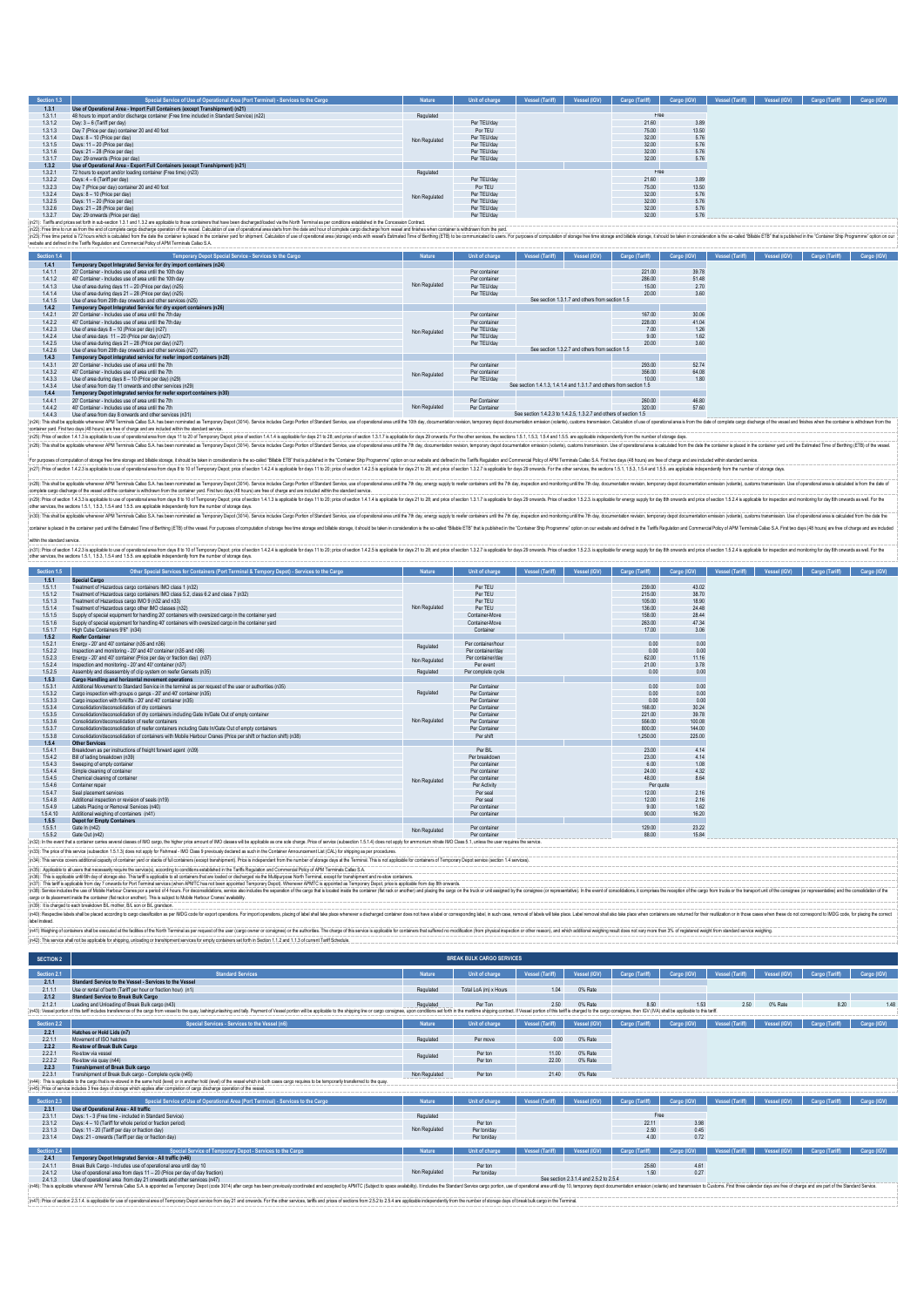| Section 2.5                  | Other Special Services to Break Bulk Cargo (Port Terminal & Temporary Depot) - Services to the Cargo                                                                                                                                                                                                                                                                                                                                                      |               | <b>Unit of charge</b>       |                        |                    | Vessel (Tariff)   Vessel (IGV)   Cargo (Tariff)   Cargo (IGV)   Vessel (Tariff)   Vessel (IGV) |             |                       |              | Cargo (Tariff) Cargo (IGV) |             |
|------------------------------|-----------------------------------------------------------------------------------------------------------------------------------------------------------------------------------------------------------------------------------------------------------------------------------------------------------------------------------------------------------------------------------------------------------------------------------------------------------|---------------|-----------------------------|------------------------|--------------------|------------------------------------------------------------------------------------------------|-------------|-----------------------|--------------|----------------------------|-------------|
| 2.5.1<br>2511                | Use of Simple Depot - All traffic (n48)<br>Days: 1 - 30 (Price per month or fraction month).                                                                                                                                                                                                                                                                                                                                                              | Non Regulated | Per m <sub>2</sub>          |                        |                    | 10.50                                                                                          |             |                       |              |                            |             |
| 2.5.2                        | Special Cargo                                                                                                                                                                                                                                                                                                                                                                                                                                             |               |                             |                        |                    |                                                                                                | 1.89        |                       |              |                            |             |
| 2.5.2.1                      | Loading/Unloading of project cargo without mobile harbor crane (n49)                                                                                                                                                                                                                                                                                                                                                                                      |               | Per ton or m3               |                        |                    | 19.30                                                                                          | 3.47        |                       |              |                            |             |
| 2522                         | Loading/Unloading of project cargo with mobile harbor crape (n49)                                                                                                                                                                                                                                                                                                                                                                                         |               | Per ton or m3               |                        |                    | 25.30                                                                                          | 4.55        |                       |              |                            |             |
| 2.5.2.3                      | Special treatment to hazardous cargo using equipment and additional personnel - direct treatment (n50)                                                                                                                                                                                                                                                                                                                                                    | Regulated     | Per ton                     |                        |                    | 14.20                                                                                          | 2.56        |                       |              |                            |             |
|                              |                                                                                                                                                                                                                                                                                                                                                                                                                                                           |               |                             |                        |                    | 21.80                                                                                          |             |                       |              |                            |             |
| 2524                         | Special treatment to hazardous cargo using equipment and additional personnel - indirect treatment (n50)                                                                                                                                                                                                                                                                                                                                                  |               | Per ton                     |                        |                    |                                                                                                | 3.92        |                       |              |                            |             |
| 2.5.3                        | Cargo Handling and horizontal movement operations                                                                                                                                                                                                                                                                                                                                                                                                         |               |                             |                        |                    |                                                                                                |             |                       |              |                            |             |
| 2.5.3.1                      | Additional Movement as per request of the user or competent authority                                                                                                                                                                                                                                                                                                                                                                                     |               | Per ton                     |                        |                    | 3.50                                                                                           | 0.63        |                       |              |                            |             |
| 2.5.3.2                      | Handling for registry of break bulk cargo (n51)                                                                                                                                                                                                                                                                                                                                                                                                           |               | Per ton                     |                        |                    | 3.50                                                                                           | 0.63        |                       |              |                            |             |
| 2.5.3.3                      | Deconsolidation/Consolidation of break bulk cargo with MAFIs (n52)                                                                                                                                                                                                                                                                                                                                                                                        | Non Regulated | Per MAFI                    |                        |                    | 262.00                                                                                         | 47.16       |                       |              |                            |             |
| 2534                         | Desconsolidation/Consolidation of Break Bulk cargo in MAFI's with Mobile Harbour Cranes (Price per shift or fraction shift) (n53)                                                                                                                                                                                                                                                                                                                         |               | Per Shift                   |                        |                    | 1.250.00                                                                                       | 225.00      |                       |              |                            |             |
| 2535                         | Deconsolidation/Consolidation of MAFIs (n54)                                                                                                                                                                                                                                                                                                                                                                                                              |               | Per MAFI                    | 79.00                  | 14.22              |                                                                                                |             |                       |              |                            |             |
| 2.5.4                        | Other services                                                                                                                                                                                                                                                                                                                                                                                                                                            |               |                             |                        |                    |                                                                                                |             |                       |              |                            |             |
| 2541                         | Additional weighing (This does not include extra movement)                                                                                                                                                                                                                                                                                                                                                                                                | Non Regulated | Per truck                   |                        |                    | 21.00                                                                                          | 3.78        |                       |              |                            |             |
|                              | AB): This service refers to receiving Break Bulk cargo, placing it in a designated area and storaging it for a period agreed by the exporter or importer and APM Terminals Callao S.A. This is applicable for Break Bulk cargo                                                                                                                                                                                                                            |               |                             |                        |                    |                                                                                                |             |                       |              |                            |             |
|                              | this service is applicable as Simple Depot only. Space is subject to availability.                                                                                                                                                                                                                                                                                                                                                                        |               |                             |                        |                    |                                                                                                |             |                       |              |                            |             |
|                              | (n49): This is applicable to all cargo that cannot be transferred by its own means, weighing over 35 tons or being over 50 m3 per unit. The unit of charge shall be applicable to the larger measure between tonnage and dimen                                                                                                                                                                                                                            |               |                             |                        |                    |                                                                                                |             |                       |              |                            |             |
|                              | (n50): Tariff corresponds to bading and unbading operations of hazardous break bulk cargo (IMO) whenever additional equipment and/or personnel is to be provided as per Port Authority regulation or upon request of the user.<br>mport hazardous cargo is to be delivered to the user in the berth (next to the ship) immediately after being discharged. Under indirect treatment, import hazardous cargo is delivered to the user at the storage area. |               |                             |                        |                    |                                                                                                |             |                       |              |                            |             |
|                              | (n51): This refers to handling of cargo using forklifts and/or gangs for the registry or inspection of cargo. This service shall be provided upon request of the user (cargo owner or consignee) or the authorities.                                                                                                                                                                                                                                      |               |                             |                        |                    |                                                                                                |             |                       |              |                            |             |
|                              | (n52): Price is applicable for special treatment to break bulk cargo in the storage yard in order to separate/dispatch/unload or place/load break bulk cargo from metalic platforms (called MAFI trailers). This is invoiced t                                                                                                                                                                                                                            |               |                             |                        |                    |                                                                                                |             |                       |              |                            |             |
|                              | (n53): Service indudes the use of Mobile Harbour Cranes, for special treatment of Break Buk cargo at the operational area, for the period of four (04) hours in order to separatelwithdraw/discharge and place/ladormers (Refe                                                                                                                                                                                                                            |               |                             |                        |                    |                                                                                                |             |                       |              |                            |             |
| Harhour Cranes' availability |                                                                                                                                                                                                                                                                                                                                                                                                                                                           |               |                             |                        |                    |                                                                                                |             |                       |              |                            |             |
|                              | (n54): This is applicable for assembly/placing or disassembly/separating of MAFIs for its delivery to the shipping line. This is invoiced to shipping lines.                                                                                                                                                                                                                                                                                              |               |                             |                        |                    |                                                                                                |             |                       |              |                            |             |
|                              |                                                                                                                                                                                                                                                                                                                                                                                                                                                           |               |                             |                        |                    |                                                                                                |             |                       |              |                            |             |
|                              |                                                                                                                                                                                                                                                                                                                                                                                                                                                           |               |                             |                        |                    |                                                                                                |             |                       |              |                            |             |
| <b>SECTION 3</b>             |                                                                                                                                                                                                                                                                                                                                                                                                                                                           |               | <b>RO-RO CARGO SERVICES</b> |                        |                    |                                                                                                |             |                       |              |                            |             |
|                              |                                                                                                                                                                                                                                                                                                                                                                                                                                                           |               |                             |                        |                    |                                                                                                |             |                       |              |                            |             |
| Section 3.1                  | <b>Standard Service</b>                                                                                                                                                                                                                                                                                                                                                                                                                                   | Nature        | Unit of charge              | <b>Vessel (Tariff)</b> | Vessel (IGV)       | <b>Cargo (Tariff)</b>                                                                          |             | Vessel (Tariff        |              |                            |             |
| 3.1.1                        | Standard Service to the Vessel - Services to the Vessel                                                                                                                                                                                                                                                                                                                                                                                                   |               |                             |                        |                    |                                                                                                |             |                       |              |                            |             |
| 3.1.1.1                      | Use or rental of berth (Tariff per hour or fraction hour) (n1)                                                                                                                                                                                                                                                                                                                                                                                            | Regulated     | Total LoA (m) x Hours       | 1.04                   | 0% Rate            |                                                                                                |             |                       |              |                            |             |
| 3.1.2                        | <b>Standard Service to Ro-Ro Cargo</b>                                                                                                                                                                                                                                                                                                                                                                                                                    |               |                             |                        |                    |                                                                                                |             |                       |              |                            |             |
| 3.1.2.1                      | Loading or Unloading of Ro-Ro Cargo (n55)                                                                                                                                                                                                                                                                                                                                                                                                                 | Regulated     | Per ton                     | 3.50                   | 0% Rate            | 35.50                                                                                          | 630         | 350                   | 0% Rate      | 31.60                      | 5.69        |
|                              | (55): Vessel portion of this tariff will be charged to the Shipping line (or representative), unless maritime shipping contract indicates otherwise. If Vessel portion of this tariff is charged to the cargo consignee, then                                                                                                                                                                                                                             |               |                             |                        |                    |                                                                                                |             |                       |              |                            |             |
|                              |                                                                                                                                                                                                                                                                                                                                                                                                                                                           |               |                             |                        |                    |                                                                                                |             |                       |              |                            |             |
| Section 3.2                  | Special Services - Services to the Vessel                                                                                                                                                                                                                                                                                                                                                                                                                 | <b>Nature</b> | Unit of char                | Vessel (Tariff)        | <b>Vessel (IGV</b> | Cargo (Tariff)                                                                                 | Cargo (IGV) | <b>Vessel (Tariff</b> |              | Cargo (Tariff)             |             |
|                              |                                                                                                                                                                                                                                                                                                                                                                                                                                                           |               |                             |                        |                    |                                                                                                |             |                       |              |                            |             |
|                              |                                                                                                                                                                                                                                                                                                                                                                                                                                                           |               |                             |                        |                    |                                                                                                |             |                       |              |                            |             |
| 3.2.1                        | Re-stow of Ro-Ro cargo<br>Ro, chrw via voccol                                                                                                                                                                                                                                                                                                                                                                                                             |               |                             |                        |                    |                                                                                                |             |                       |              |                            |             |
| 3.2.1.1                      |                                                                                                                                                                                                                                                                                                                                                                                                                                                           | Regulated     | Per ton                     | 38.50                  | 0% Rate            |                                                                                                |             |                       |              |                            |             |
| 3212                         | Re-stow via quay (n56)                                                                                                                                                                                                                                                                                                                                                                                                                                    |               | Per ton                     | 77.00                  | 0% Rate            |                                                                                                |             |                       |              |                            |             |
| 322                          | Transhipment of Ro-Ro cargo                                                                                                                                                                                                                                                                                                                                                                                                                               |               |                             |                        |                    |                                                                                                |             |                       |              |                            |             |
| 3.2.2.1                      | Transhipment of Ro-Ro cargo - Complete cycle (n57)                                                                                                                                                                                                                                                                                                                                                                                                        | Non Regulated | Per ton                     | 70.20                  | 0% Rate            |                                                                                                |             |                       |              |                            |             |
|                              | (n56): This is applicable to the cargo that is re-stowed in the same hold (level) or in another hold (level) of the vessel which in both cases cargo requires to be temporarly transferred to the quay.                                                                                                                                                                                                                                                   |               |                             |                        |                    |                                                                                                |             |                       |              |                            |             |
|                              | (n57): Price of service includes 3 free days of storage which applies after completion of cargo discharge operation of the vessel                                                                                                                                                                                                                                                                                                                         |               |                             |                        |                    |                                                                                                |             |                       |              |                            |             |
|                              |                                                                                                                                                                                                                                                                                                                                                                                                                                                           |               |                             |                        |                    |                                                                                                |             |                       |              |                            |             |
| Section 3.3                  | Special Service of Use of Operational Area (Port Terminal) - Services to the Cargo                                                                                                                                                                                                                                                                                                                                                                        | Nature        | Unit of chan                |                        | Vessel (IGV)       | Cargo (Tariff)                                                                                 | Cargo (IGV) | Vessel (Tariff)       | Vessel (IGV) | Cargo (Tariff)             | Cargo (IGV) |
| 3.3.1                        | Use of Operational Area - All traffic (n58)                                                                                                                                                                                                                                                                                                                                                                                                               |               |                             |                        |                    |                                                                                                |             |                       |              |                            |             |
| 3311                         | Days: 1 - 3 (Free time - included in Standard Service)                                                                                                                                                                                                                                                                                                                                                                                                    | Regulated     |                             |                        |                    | Free                                                                                           |             |                       |              |                            |             |
| 3312                         | Days: 4 - 10 (Price for total period or fraction period)                                                                                                                                                                                                                                                                                                                                                                                                  | Non Regulated | Per ton                     |                        |                    | 40.00                                                                                          | 7.20        |                       |              |                            |             |
| 3.3.1.3                      | Days: 11 - onwards (Price per day or fraction day)                                                                                                                                                                                                                                                                                                                                                                                                        |               | Per ton/da                  |                        |                    | 15.00                                                                                          | 270         |                       |              |                            |             |
|                              | n58): Prices of this section are applicable to all types of vehicle and machinery                                                                                                                                                                                                                                                                                                                                                                         |               |                             |                        |                    |                                                                                                |             |                       |              |                            |             |
|                              |                                                                                                                                                                                                                                                                                                                                                                                                                                                           |               |                             |                        |                    |                                                                                                |             |                       |              |                            |             |
| Section 3.4                  | Special Service of Temporary Depot - Services to the Cargo                                                                                                                                                                                                                                                                                                                                                                                                |               | <b>Unit of chard</b>        |                        | Vessel (IGV)       | Cargo (Tariff)                                                                                 | Cargo (IGV) | Mone of Christ        | Vessel (IGV) | Cargo (Tariff)             | Cargo (IGV) |
| 3,4.1                        | Temporary Depot Integrated Service - All traffic (n59)                                                                                                                                                                                                                                                                                                                                                                                                    |               |                             |                        |                    |                                                                                                |             |                       |              |                            |             |
| 3411                         | Ro-Ro cargo in general - Includes use of operational area until day 10                                                                                                                                                                                                                                                                                                                                                                                    |               | Per ton                     |                        |                    | 68.00                                                                                          | 12.24       |                       |              |                            |             |
| 3412                         | Use of operational area from day 11 onwards (Price per day or fraction day)                                                                                                                                                                                                                                                                                                                                                                               | Non Regulated | Per ton/day                 |                        |                    | 10.00                                                                                          | 1.80        |                       |              |                            |             |
| 3.4.1.3                      | Other services (n60)                                                                                                                                                                                                                                                                                                                                                                                                                                      |               |                             |                        | See section 3.5    |                                                                                                |             |                       |              |                            |             |
|                              | n59): This is applicable whenever APM Terminals Calao S.A. is appointed as Temporary Depot (code 3014) after cargo has been previously coordinated and accepted by APMTC (Subject to space availablity). It includes the Stand                                                                                                                                                                                                                            |               |                             |                        |                    |                                                                                                |             |                       |              |                            |             |
|                              | this section are applicable to all types of vehicles and machinery                                                                                                                                                                                                                                                                                                                                                                                        |               |                             |                        |                    |                                                                                                |             |                       |              |                            |             |
|                              |                                                                                                                                                                                                                                                                                                                                                                                                                                                           |               |                             |                        |                    |                                                                                                |             |                       |              |                            |             |
|                              | (n60): Prices of section 3.5 apply to other services of Temporary Depot, independently from the number of storage days of RoRo cargo.                                                                                                                                                                                                                                                                                                                     |               |                             |                        |                    |                                                                                                |             |                       |              |                            |             |
| Section 3.5                  | Other Special Services to Ro-Ro Cargo (Port Terminal & Temporary Depot) - Services to the Cargo                                                                                                                                                                                                                                                                                                                                                           | Nature        | Unit of charge              | <b>Vessel (Tariff)</b> | Vessel (IGV)       |                                                                                                | Cargo (IGV) | Vessel (Tariff)       |              | Cargo (Tariff)             | Carno (IGV) |
|                              | Handling Services in Storage area                                                                                                                                                                                                                                                                                                                                                                                                                         |               |                             |                        |                    | Cargo (Tariff)                                                                                 |             |                       |              |                            |             |
| 3.5.1                        |                                                                                                                                                                                                                                                                                                                                                                                                                                                           |               |                             |                        |                    |                                                                                                |             |                       |              |                            |             |
| 3511                         | Handling for registry of Ro-Ro cargo (p61)                                                                                                                                                                                                                                                                                                                                                                                                                | Non Regulated | Per ton                     |                        |                    | 10.50                                                                                          | 1.89        |                       |              |                            |             |
| 3.5.1.2                      | Extra movement of Ro-Ro cargo (n62)                                                                                                                                                                                                                                                                                                                                                                                                                       |               | Per ton                     |                        |                    | 2.10                                                                                           | 0.38        |                       |              |                            |             |
| 3.5.2                        | Deconsolidation/Consolidation                                                                                                                                                                                                                                                                                                                                                                                                                             |               |                             |                        |                    |                                                                                                |             |                       |              |                            |             |
| 3.5.2.1                      | Deconsolidation/Consolidation of Ro-Ro cargo with MAFIs (n63)                                                                                                                                                                                                                                                                                                                                                                                             |               | Per MAFI                    |                        |                    | 262.00                                                                                         | 47.16       |                       |              |                            |             |
| 3.5.2.2                      | Desconsolidation/Consolidation of Ro-Ro cargo en MAFI's with Mobile Harbour Cranes (Price per shift or fraction shift) (n64)                                                                                                                                                                                                                                                                                                                              | Non Regulated | Per Shift                   |                        |                    | 1.250.00                                                                                       | 225.00      |                       |              |                            |             |
| 3.5.2.3                      | Deconsolidation/Consolidation of MAFI's (n54)                                                                                                                                                                                                                                                                                                                                                                                                             |               | Per MAFI                    | 79.00                  | 14.22              |                                                                                                |             |                       |              |                            |             |
|                              | (n61) : This refers to handling of cargo using gangs and/or equipment for the registry or inspection of the cargo, as per request of the user, (cargo owner or consignee), or authorities.                                                                                                                                                                                                                                                                |               |                             |                        |                    |                                                                                                |             |                       |              |                            |             |
|                              | (n62): Additional movement of Ro-Ro cargo between two points within the Multipurpose North Terminal facilities which is not included in the Standard Service, and upon request of the user, (cargo owner or consignee) or comp                                                                                                                                                                                                                            |               |                             |                        |                    |                                                                                                |             |                       |              |                            |             |
|                              | (n63): This is applicable for special treatment to Ro-Ro cargo in the storage area in order to separate/dispatch/unload or place/bad RoRo cargo from metalic platforms (called MAFI trailers). This is invoiced to the cargo c                                                                                                                                                                                                                            |               |                             |                        |                    |                                                                                                |             |                       |              |                            |             |
| Cranes' availability         | (n64): Service indudes the use of Mobile Harbour Cranes, for special treatment of Ro-Ro cargo at the operational area, for the period of four (04) hours in order to separatel withdraw/discharge and place/load Ro-Ro cargo f                                                                                                                                                                                                                            |               |                             |                        |                    |                                                                                                |             |                       |              |                            |             |

| <b>SECTION 4</b> |                                                                           |               | <b>SOLID BULK CARGO</b> |                 |              |                |             |                 |              |                             |             |
|------------------|---------------------------------------------------------------------------|---------------|-------------------------|-----------------|--------------|----------------|-------------|-----------------|--------------|-----------------------------|-------------|
| Section 4.1      | <b>Standard Service</b>                                                   | <b>Nature</b> | Unit of charge          | Vessel (Tariff) | Vessel (IGV) | Cargo (Tariff) | Cargo (IGV) | Vessel (Tariff) | Vessel (IGV) | Cargo (Tariff)              | Cargo (IGV) |
| 4.1.1            | Standard Service to the Vessel - Services to the Vessel                   |               |                         |                 |              |                |             |                 |              |                             |             |
| 4.1.1.1          | Use or rental of berth (Tariff per hour or fraction hour) (n1)            | Regulated     | Total LoA (m) x Hours   | 1.04            | 0% Rate      |                |             |                 |              |                             |             |
| 4.1.2            | Standard Service to Solid Bulk Cargo - Services to the Cargo              |               |                         |                 |              |                |             |                 |              |                             |             |
| 4.1.2.1          | Loading or Unloading of Solid Bulk                                        | Regulated     | Per ton                 |                 |              | 5.31           | 0.96        |                 |              | 5.20                        | 0.94        |
| Section 4.2      | Special Services - Services to the Vessel                                 | Nature        | Unit of charge          | Vessel (Tariff) | Vessel (IGV) | Cargo (Tariff) | Cargo (IGV) | Vessel (Tariff) | Vessel (IGV) | Cargo (Tariff)              | Cargo (IGV) |
| 4.2.1            | Hatches or Hold Lids(n6)                                                  |               |                         |                 |              |                |             |                 |              |                             |             |
| 4.2.1.1          | Movement of ISO hatches                                                   | Regulated     | Per move                | 0.00            | 0% Rate      |                |             |                 |              |                             |             |
| Section 4.3      | Special Services - Services to the Cargo                                  |               | Unit of charge          | Vessel (Tariff) | Vessel (IGV) | Cargo (Tariff) | Cargo (IGV) | Vessel (Tariff) |              | Vessel (IGV) Cargo (Tariff) | Cargo (IGV) |
| 4.3.1            | Remove/place of artificial separation in vessel's hold                    |               |                         |                 |              |                |             |                 |              |                             |             |
| 4.3.1.1          | Remove of artificial separation in vessel's hold                          | Regulated     | Per operation           |                 |              | 1,250.00       | 225.00      |                 |              |                             |             |
| 4.3.2            | Use of Operational Area - All traffic                                     |               |                         |                 |              |                |             |                 |              |                             |             |
| 4.3.2.1          | Days: 1 - 5 (Free time - included in Standard Service) (n65)              | Regulated     |                         |                 |              | Free           |             |                 |              |                             |             |
| 4.3.2.2          | Days: 6 - 15 (Price for whole period or fraction period)                  |               | Per ton                 |                 |              | 2.75           | 0.50        |                 |              |                             |             |
| 4.3.2.3          | Days: 16 - 30 (Price for whole period or fraction period)                 | Non Regulated | Per ton                 |                 |              | 400            | 0.72        |                 |              |                             |             |
| 4.3.2.4          | Days: 31 - onwards (Price per day or fraction day)                        |               | Per ton/day             |                 |              | 0.40           | 0.07        |                 |              |                             |             |
| 4.3.3            | Other services                                                            |               |                         |                 |              |                |             |                 |              |                             |             |
| 4331             | Additional weighing (Extra movement is not included) (n66)                | Non Regulated | Per truck               |                 |              | 21.00          | 3.78        |                 |              |                             |             |
|                  | (n65): Free days are given to goods which use absorbing towers and silos. |               |                         |                 |              |                |             |                 |              |                             |             |

(r65): Free days are glen to goods with use absolving twers and side.<br>(r66): This service shall be provided with failure in the studies of the minimal as per request of use or adhoring a fitting movement of sold bulk cargo

| <b>SECTION 5</b> |                                                                                                                                                                                                                                |           | <b>LIQUID BULK CARGO</b> |                              |         |                                                               |                                          |  |                            |             |
|------------------|--------------------------------------------------------------------------------------------------------------------------------------------------------------------------------------------------------------------------------|-----------|--------------------------|------------------------------|---------|---------------------------------------------------------------|------------------------------------------|--|----------------------------|-------------|
| Section 5.1      | <b>Standard Service</b>                                                                                                                                                                                                        | Nature    | Unit of charge           | Vessel (Tariff) Vessel (IGV) |         | Cargo (Tariff)                                                | Cargo (IGV) Vessel (Tariff) Vessel (IGV) |  | Cargo (Tariff) Cargo (IGV) |             |
| 5.1.1            | Standard Service to the Vessel - Services to the Vessel                                                                                                                                                                        |           |                          |                              |         |                                                               |                                          |  |                            |             |
| 5.1.1.1          | Use or rental of berth (Tariff per hour or fraction hour) (n1)                                                                                                                                                                 | Regulated | Total LoA (m) x Hours    | 1.04                         | 0% Rate |                                                               |                                          |  |                            |             |
| 5.1.2            | Standard Service to Liquid Bulk Cargo - Services to the Cargo                                                                                                                                                                  |           |                          |                              |         |                                                               |                                          |  |                            |             |
| 5121             | Loading or Unloading of Liquid Bulk                                                                                                                                                                                            | Regulated | Per ton                  |                              |         | 2.01                                                          | 0.36                                     |  | 1.80                       | 0.3         |
|                  |                                                                                                                                                                                                                                |           |                          |                              |         |                                                               |                                          |  |                            |             |
| Section 5.2      | Special Services - Services to the Cargo                                                                                                                                                                                       | Nature    | Unit of charge           | Vessel (Tariff) Vessel (IGV) |         | Cargo (Tariff)   Cargo (IGV)   Vessel (Tariff)   Vessel (IGV) |                                          |  | Cargo (Tariff)             | Cargo (IGV) |
| 5.2.1            | <b>Use of Contention Barriers</b>                                                                                                                                                                                              |           |                          |                              |         |                                                               |                                          |  |                            |             |
| 5.2.1            | Use of Contention Barriers (Tariff per day or fraction day) (n67)                                                                                                                                                              | Regulated | Per day                  |                              |         | 990.00                                                        | 178.20                                   |  |                            |             |
|                  | (n67): This is applicable for the use of contention barriers during bading and unbading operations of hazardous substances and/or goods such as hydrocarbons and other liquid bulk. Service includibate paramigrand driving dr |           |                          |                              |         |                                                               |                                          |  |                            |             |

contract.

| SECTION 6   |                                                                               |               | <b>PASSENGERS</b>     |                 |              |                |             |                 |              |                |             |
|-------------|-------------------------------------------------------------------------------|---------------|-----------------------|-----------------|--------------|----------------|-------------|-----------------|--------------|----------------|-------------|
| Section 6.1 | <b>Standard Service</b>                                                       | <b>Nature</b> | Unit of charge        | Vessel (Tariff) | Vessel (IGV) | Cargo (Tariff) | Cargo (IGV) | Vessel (Tariff) | Vessel (IGV) | Cargo (Tariff) | Cargo (IGV) |
| 6.1.1       | Standard Service to the Vessel - Services to the Vessel                       |               |                       |                 |              |                |             |                 |              |                |             |
| 6.1.1.1     | Use or rental of berth (Tariff per hour or fraction hour) (n1)                | Regulated     | Total LoA (m) x Hours | 1.04            | 0.19         |                |             |                 |              |                |             |
| 6.1.2       | <b>Standard Service per Passenger</b>                                         |               |                       |                 |              |                |             |                 |              |                |             |
| 6.1.2.1     | Standard Service per Passenger (n68)                                          | Regulated     | Per Passenger         |                 |              | 11.68          |             |                 |              |                |             |
|             | (n68) Children under 12 years old and crew members are not subject to charge. |               |                       |                 |              |                |             |                 |              |                |             |

| <b>SECTION 7</b> |                                                                                                                                                                                                                                |               | <b>OTHER COMMON SERVICES TO THE VESSEL (n69)</b> |                 |              |                |             |                 |              |                |             |
|------------------|--------------------------------------------------------------------------------------------------------------------------------------------------------------------------------------------------------------------------------|---------------|--------------------------------------------------|-----------------|--------------|----------------|-------------|-----------------|--------------|----------------|-------------|
| Section 7.1      | Special Services - Services to the Vessel                                                                                                                                                                                      | Nature        | Unit of charge                                   | Vessel (Tariff) | Vessel (IGV) | Cargo (Tariff) | Cargo (IGV) | Vessel (Tariff) | Vessel (IGV) | Cargo (Tariff) | Cargo (IGV) |
| 7.1.1            | <b>Use of Contention Barriers</b>                                                                                                                                                                                              |               |                                                  |                 |              |                |             |                 |              |                |             |
| 7111             | Use of Contention Barriers (Tariff per hour or fraction hour) (n70)                                                                                                                                                            | Regulated     | Por dia                                          | 990.00          | 178.20       |                |             |                 |              |                |             |
| 7.1.2            | Hold Cleaning (n71)                                                                                                                                                                                                            |               |                                                  |                 |              |                |             |                 |              |                |             |
| 7.1.2.1          | Vessel Holds cleaning (price per gang-shift or fraction) (n72)                                                                                                                                                                 | Non Regulated | Per gang/Shift                                   | 500.00          | 90.00        |                |             |                 |              |                |             |
| 7.1.2.2          | Unloading of solid waste (price per M3 or fraction) (n73)                                                                                                                                                                      | Non Regulated | Per M3                                           | 250.00          | 45.00        |                |             |                 |              |                |             |
| 7.1.3            | Sludge Management                                                                                                                                                                                                              |               |                                                  |                 |              |                |             |                 |              |                |             |
| 7131             | Oily Waste Management (n74)                                                                                                                                                                                                    | Non Regulated | Per truck                                        | 1,300.00        | 234.00       |                |             |                 |              |                |             |
| 7.1.3.2          | Unloading of solid waste (price per M3 or fraction) (n75)                                                                                                                                                                      | Non Regulated | Per M3                                           | 350.00          | 63.00        |                |             |                 |              |                |             |
| 7.1.4            | Other services                                                                                                                                                                                                                 |               |                                                  |                 |              |                |             |                 |              |                |             |
| 7141             | Water supply (n76)                                                                                                                                                                                                             | Non Regulated | Per ton                                          | 8.00            | 1.44         |                |             |                 |              |                |             |
| 7142             | Phone service                                                                                                                                                                                                                  | Non Regulated | Per activity                                     | Per quote       |              |                |             |                 |              |                |             |
|                  | (n69) Services applicable to all type of vessels.                                                                                                                                                                              |               |                                                  |                 |              |                |             |                 |              |                |             |
|                  | (n70): This is applicable for the use of contention barriers during fuel supply operations to the vessel. Service includes placing and unplacing contention barriers as well as cleaning and drying service. Tariff for conten |               |                                                  |                 |              |                |             |                 |              |                |             |
|                  | (n71): This service will apply to users named "dents of ordnary service" which refers to loading or discharge operations per vessel call, and in case of discharge and in case of discharge and bading operations of compatibl |               |                                                  |                 |              |                |             |                 |              |                |             |
|                  | section 7.1.2.1 of Tariff Rates) and unloading of solid waste (price of section 7.1.2.2.), as result of cleaning process, and it does not include washing of holds.                                                            |               |                                                  |                 |              |                |             |                 |              |                |             |
|                  |                                                                                                                                                                                                                                |               |                                                  |                 |              |                |             |                 |              |                |             |

sedan 1.2 i Taff Taff Resign an unbaing dubi was the circle of the change many process, and describe the state and the state and the state and the state in the state in the state of the state in the state of the state of t